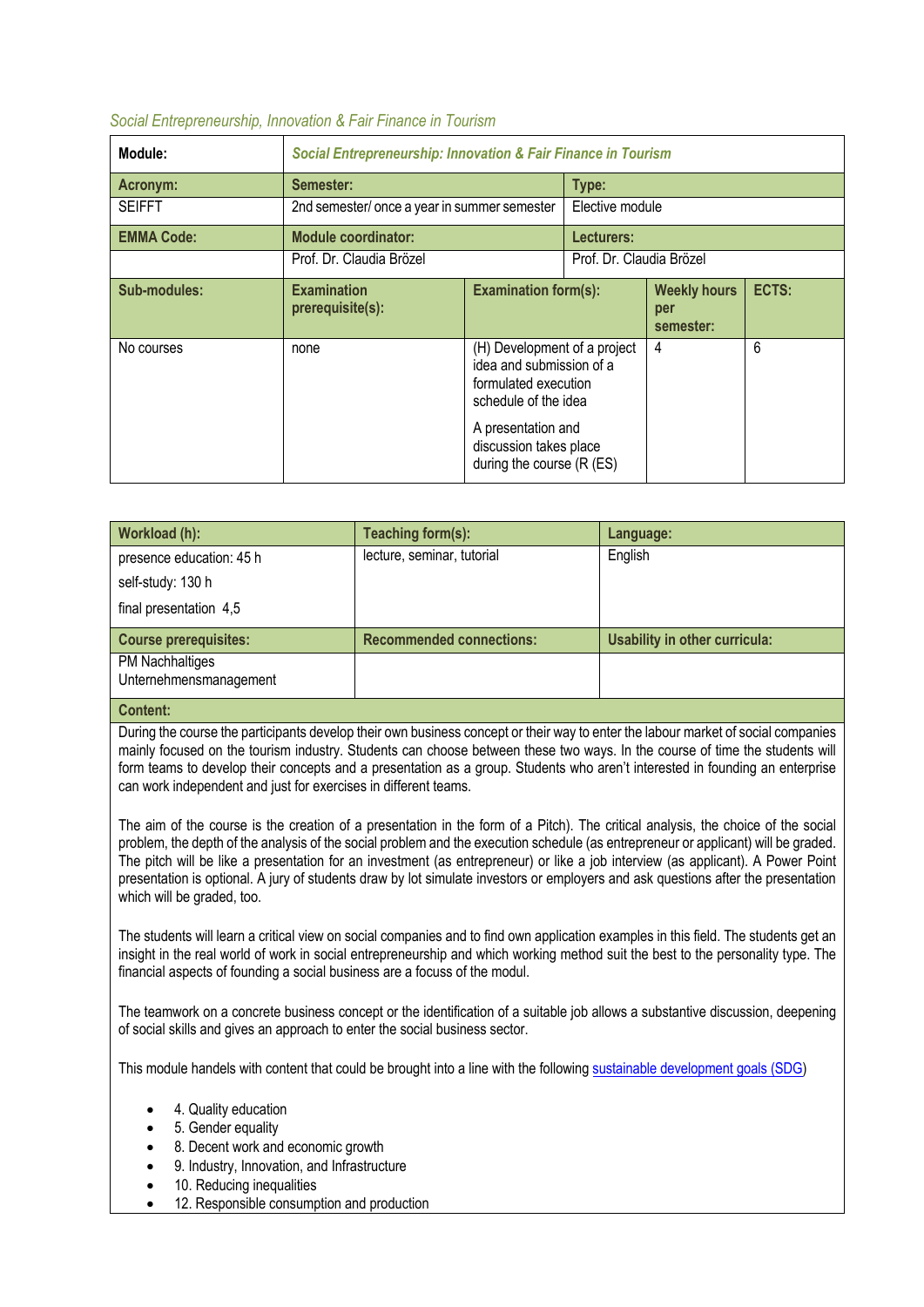| 17. Partnerships for the goals |                       |                                                                                                                                                                                                                                                                                                                                                                                                                                                                                                                        |                |                        |  |  |  |
|--------------------------------|-----------------------|------------------------------------------------------------------------------------------------------------------------------------------------------------------------------------------------------------------------------------------------------------------------------------------------------------------------------------------------------------------------------------------------------------------------------------------------------------------------------------------------------------------------|----------------|------------------------|--|--|--|
| Goals:                         |                       |                                                                                                                                                                                                                                                                                                                                                                                                                                                                                                                        | percenta<br>ge | indexing<br><b>DQR</b> |  |  |  |
| Professional skills            | Knowledge             | The course participants will have extensive knowledge and resources<br>on social entrepreneurship and topics, as well as examples of<br>successful entrepreneurs.                                                                                                                                                                                                                                                                                                                                                      | 25             | 7                      |  |  |  |
|                                | <b>Skills</b>         | The course participants learn to identify and solve social and societal<br>problems by using techniques and tools of idea development like<br>brainstorming. In addition, the participants learn conceptual and<br>strategic skills (project planning, financing) to bring a project idea to<br>realization and thus to develop a business model                                                                                                                                                                       | 25             | 7                      |  |  |  |
| Personnel competences          | Social<br>competence  | The participants organize themselves in groups within the course and<br>develop a project idea together. The participants jointly discuss social<br>and societal topics in order to identify problems. During the course, a<br>peer feedback system is used so that the participants rate each other<br>and provide specific feedback.                                                                                                                                                                                 | 25             | 7                      |  |  |  |
|                                | Autonomous<br>working | The participants follow an online course module independently and<br>work out their weekly material. In addition to participating in the online<br>course, it is possible to communicate with other students in Germany<br>from participating universities via chat and forums and to develop<br>projects. The students organise themselves independently with<br>regard to the acquisition of knowledge and work with the offered<br>advanced tools and information sources new ideas that are discussed<br>in groups | 25             | 7                      |  |  |  |

**Literature:**

The subject of this course is relatively recent so it is difficult to find standard literature but there are several web-based publications of relevant organisations.

Literatur

Achleitner, A.-K., Pöllath, R. & Stahl, E., 2007. Finanzierung von Sozialunternehmen, Stuttgart: Schäffer-Poeschel Verlag.

Achleitner, A.-K., Spiess-Knafl, W. & Volk, S., 2011. Finanzierung von Social Enterprises - Neue Herausforderungen für die Finanzmärkte. In Hackenberg, H. / Empter, S. (Hrsg.) Social Entrepreneurship - Social Business: Für die Gesellschaft unternehmen. Wiesbaden: VS Verlag.

Jansen, S.A., 2013a. Begriffs- und Konzeptgeschichte von Sozialunternehmen; Differenztheoretische Typologisierungen. In Sozialunternehmen in Deutschland. Wiesbaden: Springer VS.

Jansen, S.A., 2013b. Skalierung von sozialer Wirksamkeit; Thesen, Tests und Trends zur Organisation und Innovation von Sozialunternehmen und deren Wirksamkeitsskalierung. In Sozialunternehmen in Deutschland. Wiesbaden: Springer VS.

Kromminga, L., 2015. Sozialer Tourismus: Armutsreduktion durch das Social Business Model im Tourismus, Hamburg: Diplomica Verlag

Kromminga, L., 2017. Gaps in the Impact Investing Ecosystem, Anchor Publishing.

Ney, S. et al., 2013. Social Entrepreneurship in Deutschland: Debatte, Verständnis und Evolution. In P. D. S. A. Jansen, P. D. M. Beckmann, & P. D. R. G. Heinze, eds. Sozialunternehmen in Deutschland. Wiesbaden: Springer VS, pp. 285–311.

Spiess-Knafl, W. et al., 2013. Eine Vermessung der Landschaft deutscher Sozialunternehmen. In Sozialunternehmen in Deutschland. Wiesbaden: Springer VS.